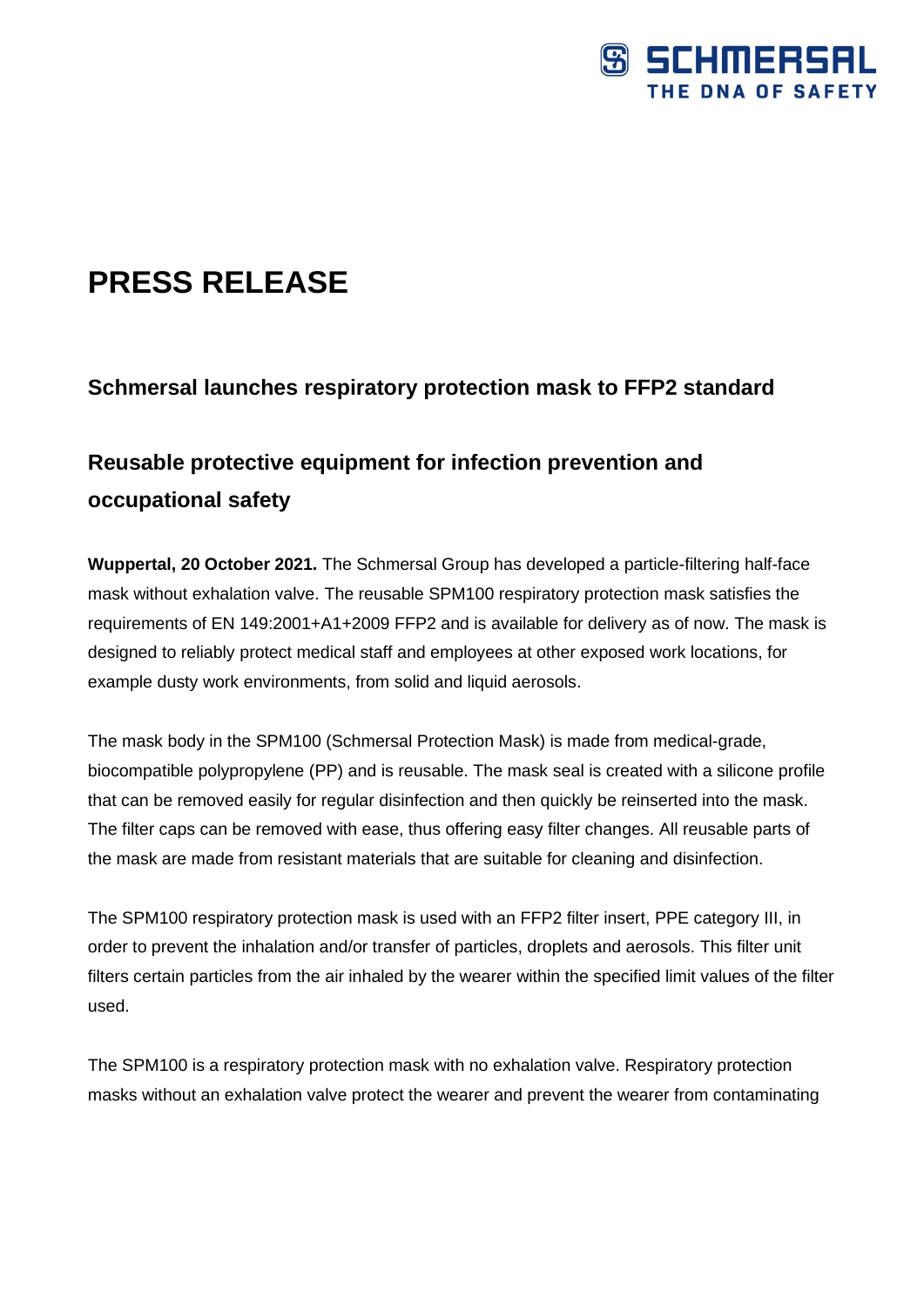

his or her surroundings with exhaled droplets. In addition, the mask also comprises skincompatible components and offers maximum comfort for the wearer.

'In developing the SPM100 respiratory protection mask, we made full use of our many years of experience in safety technology and occupational safety. We want to help ensure that even in this difficult time of the coronavirus people can work safely and stay healthy,' explains Matthias Banaszek, Project Manager for Strategic Organisation Development.

#### **Other products and services for infection prevention**

In addition to the SPM100 respiratory protection mask, the Schmersal Group offers other products and services to help protect employees from coronavirus infection in the working environment. This includes 'Schmersal Access Control' (SAC-IO-20), which enables digital organisation of access management by limiting visitors, e.g. in retail settings. The system is an intuitive traffic light system with integrated counter that automatically counts the number of visitors entering a shop or other facility.

In addition, tec.nicum, Schmersal's service division, offers execution and documentation of 'Risk assessments for infection prevention' for businesses in all industries – a legal requirement for employers under industrial health and safety regulation and fully independent of a current coronavirus pandemic.

#### **Image for download:**

[https://www.schmersal.com/fileadmin/download/press/media/pressefotos-spm100w.zip](https://eur03.safelinks.protection.outlook.com/?url=https%3A%2F%2Fwww.schmersal.com%2Ffileadmin%2Fdownload%2Fpress%2Fmedia%2Fpressefotos-spm100w.zip&data=04%7C01%7CSBloemker%40schmersal.com%7C994f914523e04466b6de08d9930ae81e%7C5bba174727094b46a3319a4c23a8a7b6%7C0%7C0%7C637702497978943715%7CUnknown%7CTWFpbGZsb3d8eyJWIjoiMC4wLjAwMDAiLCJQIjoiV2luMzIiLCJBTiI6Ik1haWwiLCJXVCI6Mn0%3D%7C3000&sdata=IBLMo1nvh0A0E4kZAZKcODW%2FsAt6JdYaoVMpe8Fwr8o%3D&reserved=0)

#### **Image caption:**

The SPM100 respiratory protection mask from Schmersal complies with the FFP2 standard and protects against both infection and dust in the workplace.